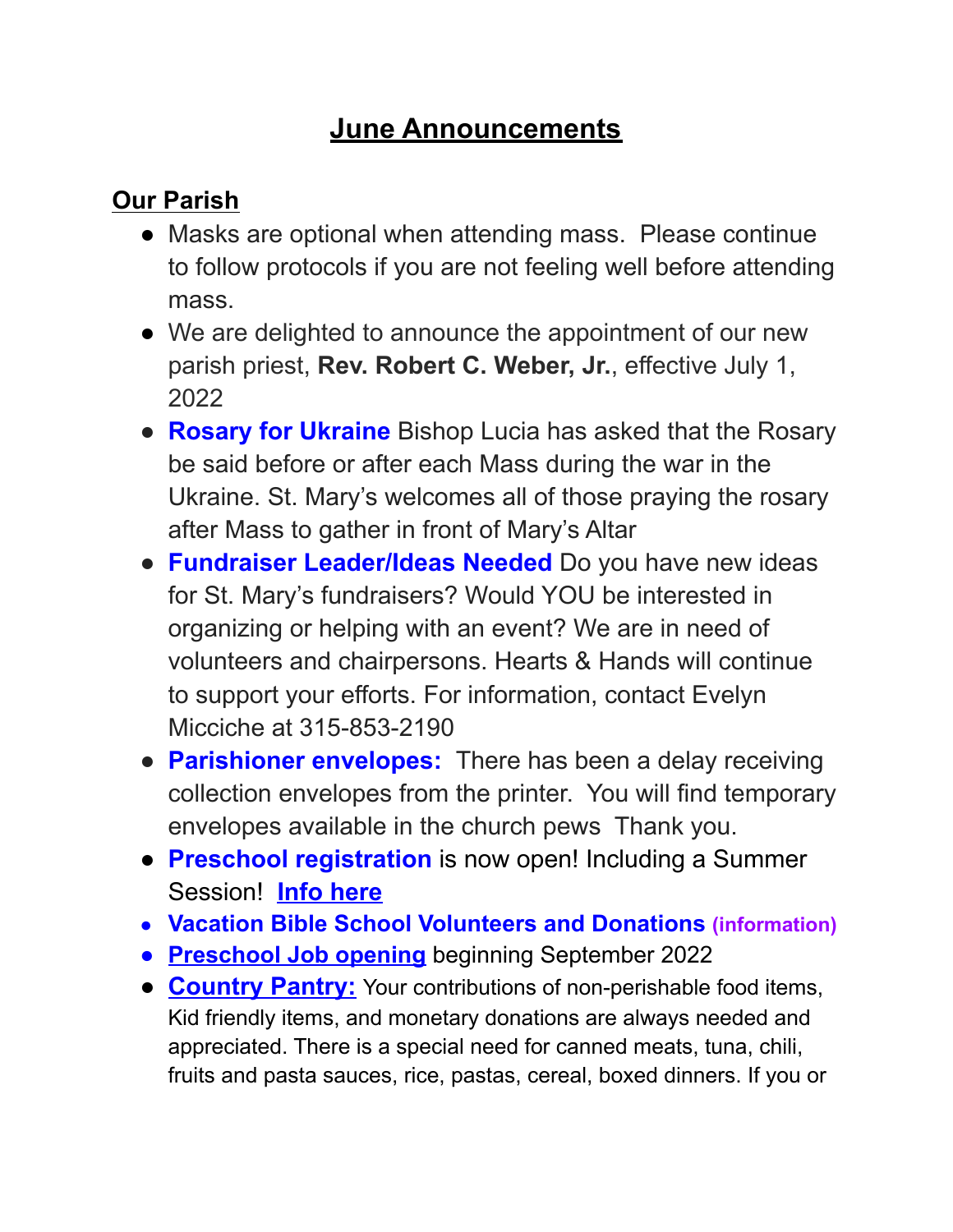a family you know is in need of assistance, please call 315-272-5267. Bless you for your generosity.

- We are seeking opportunities for the youth and families of our parish to volunteer with local charities/organizations, on/off site. Do you have a connection or idea? Please contact Amy Bashant at [amybashant@gmail.com](mailto:amybashant@gmail.com)
- **●** On July 1, Msgr. Jim Lang, the diocesan episcopal vicar for parishes, became the temporary administrator of St. Mary's. The intention is that Monsignor will serve until the new leadership of St. Mary's is designated. In his diocesan role, Msgr. Jim is responsible for pastoral planning, a number of elements of parish and diocesan life, the diocesan office of Campus Ministry, and the diocesan relationship to Scouting. During his service as our administrator he plans on being present on Wednesdays, weekends, and as needed.

## **From the Diocese of Syracuse**

- Bishop Lucia asks for prayers for the Ukraine [\(more](https://wxhc.com/bishop-ask-for-prayers-for-ukraine/) here)
- Please refer to the **Events** page on our website to keep up to date with events happening in our diocese.
- **The Third Option** A program to build better marriages June 2022 Schedule "REBUILDING TRUST: IT CAN BE DONE" Online, Sunday, June 5, 2022 from 7:00 to 9:00pm and "TWO GREAT SECRETS OF HAPPILY MARRIED COUPLES". Online, Sunday, June 26, 2022 from 7:00 to 9:00pm. Contact Stephanie Stewart for more information or to join the meeting at sstewart@syrdio.org or (315) 472-6728. A Hope Appeal funded program. All are welcome.